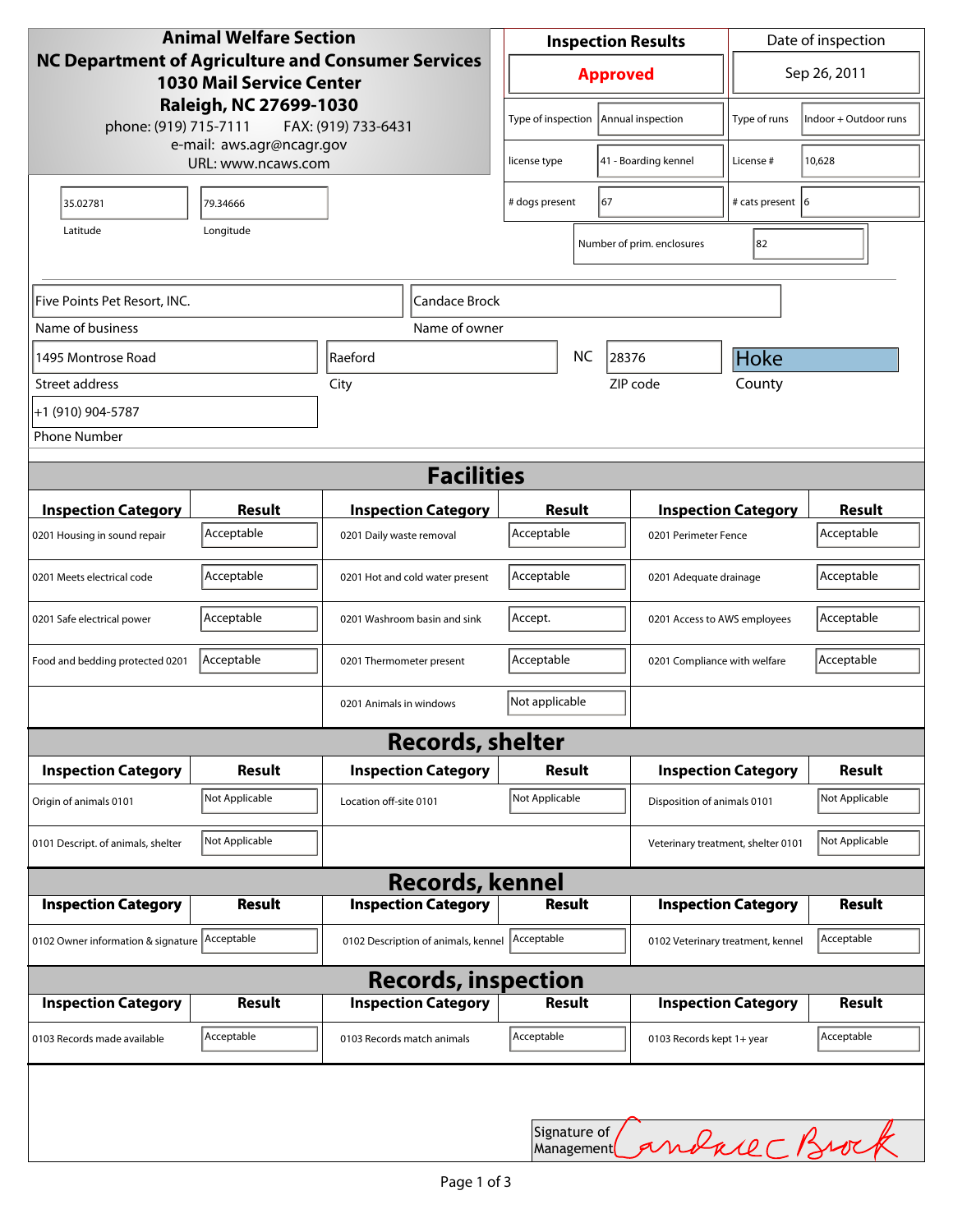| <b>Animal Welfare Section, NCDA&amp;CS</b>                  |                |                                    | <b>Inspection Results</b>  |                                     | Date of inspection |                |  |  |  |
|-------------------------------------------------------------|----------------|------------------------------------|----------------------------|-------------------------------------|--------------------|----------------|--|--|--|
| Inspection Report, continued                                |                |                                    | <b>Approved</b>            |                                     | Sep 26, 2011       |                |  |  |  |
|                                                             |                |                                    |                            |                                     |                    | <b>NC</b>      |  |  |  |
| Five Points Pet Resort, INC.                                |                | <b>Candace Brock</b>               |                            | Raeford                             |                    |                |  |  |  |
| <b>Indoor facilities</b>                                    |                |                                    |                            |                                     |                    |                |  |  |  |
| <b>Inspection Category</b>                                  | <b>Result</b>  | <b>Inspection Category</b>         | Result                     | <b>Inspection Category</b>          |                    | <b>Result</b>  |  |  |  |
| 0202 Ambient temperature, indoor                            | Acceptable     | 0202 Ventilation, indoor           | Acceptable                 | Acceptable<br>0202 Lighting, indoor |                    |                |  |  |  |
| 0202 Imperv./Sanitary surf., indoor                         | Acceptable     | 0202 Drainage, indoor              | Acceptable                 |                                     |                    |                |  |  |  |
| <b>Outdoor facilities</b>                                   |                |                                    |                            |                                     |                    |                |  |  |  |
| <b>Inspection Category</b>                                  | Result         | <b>Inspection Category</b>         | Result                     | <b>Inspection Category</b>          |                    | <b>Result</b>  |  |  |  |
| 0203 Impervious surfaces, outdoor                           | Acceptable     | 0203 Housing, 1 per animal         | Not Applicable             | 0203 Protection from elements       |                    | Acceptable     |  |  |  |
| 0203 Owner advised, outdoor                                 | Not Applicable | 0203 Drainage, outdoor             | Acceptable                 |                                     |                    |                |  |  |  |
| <b>Primary enclosures</b>                                   |                |                                    |                            |                                     |                    |                |  |  |  |
| <b>Inspection Category</b>                                  | Result         | <b>Inspection Category</b>         | Result                     | <b>Inspection Category</b>          |                    | <b>Result</b>  |  |  |  |
| 0204 Drainage prev. cross contam.                           | Acceptable     | 0204 Fence height >= 5 feet        | Acceptable                 | 0204 1:10 ratio, person: human      |                    | Not Applicable |  |  |  |
| 0204 Surf. impervious to moisture                           | Acceptable     | 0204 Enclosure is escape proof     | Acceptable                 | 0204 Cats, $>=$ 4 sq. ft. / adult   |                    | Acceptable     |  |  |  |
| 0204 Prevent contact with wood                              | Acceptable     | 0204 Solid resting surface         | Acceptable                 | 0204 Cats, $<= 12$ / enclosure      |                    | Acceptable     |  |  |  |
| 0204 Enclosures in sound repair                             | Acceptable     | 0204 Cats, raised resting surface  | Acceptable                 | 0204 Cats, 1 litter pan / 3 adults  |                    | Acceptable     |  |  |  |
| 0204 Size of enclosure                                      | Acceptable     | 0204 Dogs, supervision if > 4      | Not Applicable             |                                     |                    |                |  |  |  |
|                                                             |                | <b>Feeding</b>                     |                            |                                     |                    |                |  |  |  |
| <b>Inspection Category</b>                                  | <b>Result</b>  | <b>Inspection Category</b>         | <b>Result</b>              | <b>Inspection Category</b>          |                    | Result         |  |  |  |
| 0205 Feeding, 1x / day, adult                               | Acceptable     | 0205 Feeding, 1 bowl / adult       | Acceptable                 | 0205 Feeding, commercial food       |                    | Acceptable     |  |  |  |
| 0205 Feeding, bowl in good repair                           | Acceptable     | 0205 Feeding, quality food         | Acceptable                 | 0205 Feeding, bowl is protected     |                    | Acceptable     |  |  |  |
| 0205 Feeding, 2x / day, young                               | Acceptable     |                                    |                            |                                     |                    |                |  |  |  |
|                                                             |                | <b>Watering</b>                    |                            |                                     |                    |                |  |  |  |
| <b>Inspection Category</b>                                  | <b>Result</b>  | <b>Inspection Category</b>         | Result                     |                                     |                    |                |  |  |  |
| 0206 Watering, continuous access                            | Acceptable     | 0206 Watering, bowl in good repair | Acceptable                 |                                     |                    |                |  |  |  |
| <b>Sanitation/Employees/Classification &amp; Separation</b> |                |                                    |                            |                                     |                    |                |  |  |  |
| <b>Inspection Category</b>                                  | <b>Result</b>  | <b>Inspection Category</b>         | Result                     | <b>Inspection Category</b>          |                    | <b>Result</b>  |  |  |  |
| 0207 Waste removal 2x / day                                 | Acceptable     | 0207 Grounds overgrown             | Acceptable                 | 0207 Young given social interact.   |                    | Not Applicable |  |  |  |
| 0207 Animals removed while clean                            | Acceptable     | 0207 Pest Control                  | Acceptable                 | 0207 Species separated              |                    | Acceptable     |  |  |  |
|                                                             |                |                                    | Signature of<br>Management |                                     |                    | Sandare C'Swik |  |  |  |